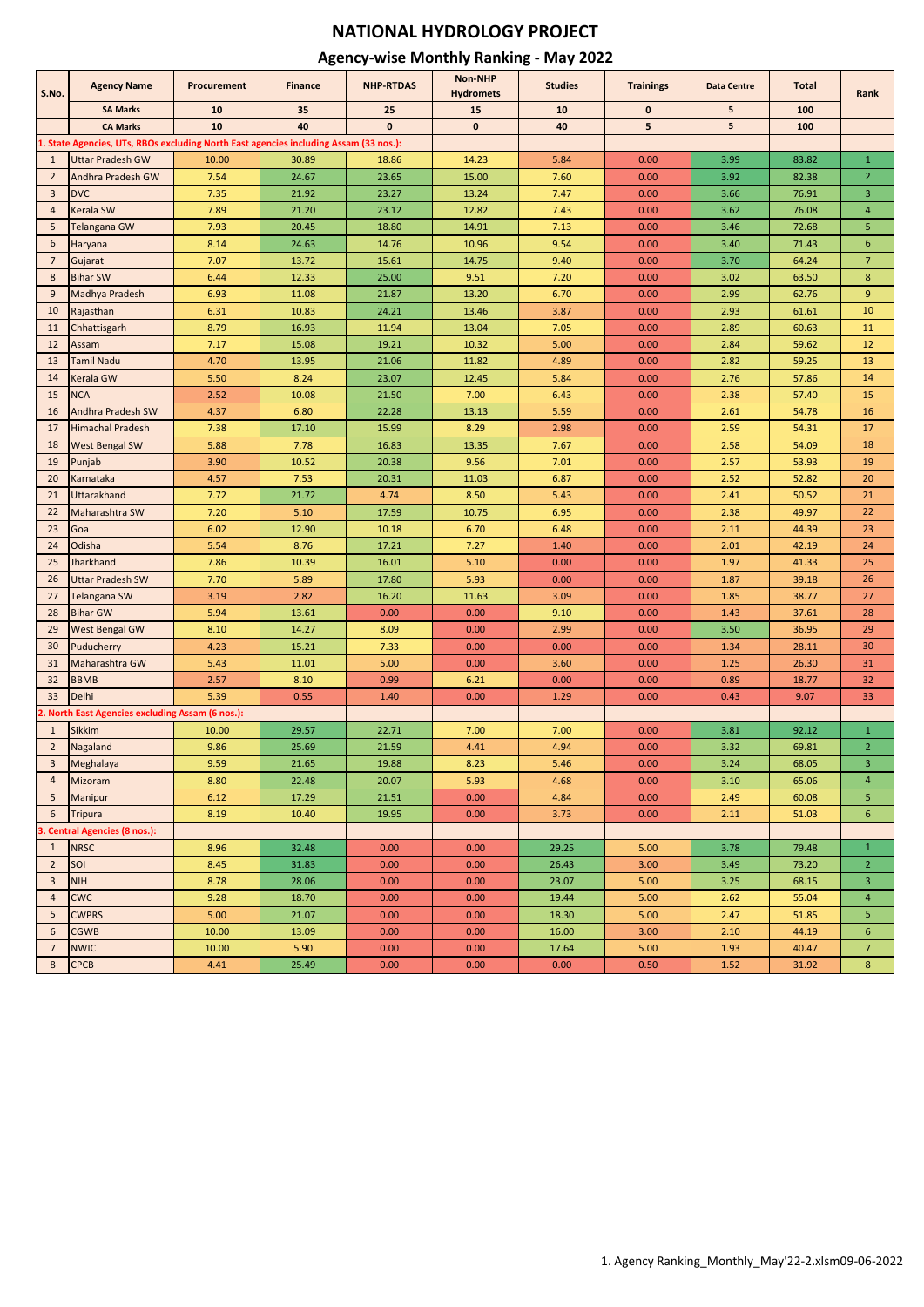## **Comparison of change in agency performance - May'22 v/s April'22**

**State Agencies, UTs, RBOs excluding North East agencies including Assam (33 nos.):**

|                          |                      | <b>MAY'22</b>                                                                                                                        |                                                                                                                                                                                   |                                                                                                                    |              |  |
|--------------------------|----------------------|--------------------------------------------------------------------------------------------------------------------------------------|-----------------------------------------------------------------------------------------------------------------------------------------------------------------------------------|--------------------------------------------------------------------------------------------------------------------|--------------|--|
|                          |                      | <b>Above Average</b>                                                                                                                 | Average                                                                                                                                                                           | <b>Below Average</b>                                                                                               | <b>Total</b> |  |
| →<br>22<br><b>APRIL'</b> | <b>Above Average</b> | DVC, Uttar Pradesh GW, Andhra<br>Pradesh GW, Telangana GW,<br>Kerala SW, Gujarat, Haryana,<br>Madhya Pradesh, Bihar SW,<br>Rajasthan |                                                                                                                                                                                   |                                                                                                                    | 10           |  |
|                          | Average              |                                                                                                                                      | Chhattishgarh, Maharashtra SW, Himachal<br>Pradesh, Punjab, Karnataka, Kerala GW,<br>Andhra Pradesh SW, Goa, Uttarakhand,<br>Assam, Jharkhand, NCA, West Bengal SW,<br>Tamil nadu | <b>Jharkhand</b>                                                                                                   | 14           |  |
|                          | <b>Below Average</b> |                                                                                                                                      |                                                                                                                                                                                   | Bihar GW, Odisha, Puducherry,<br>BBMB, Telangana SW, Uttar<br>Pradesh SW, Maharashtra GW,<br>Delhi, West Bengal GW | 9            |  |
|                          | <b>Total</b>         | 10                                                                                                                                   | 13                                                                                                                                                                                | 10                                                                                                                 | 33           |  |

#### **North East Agencies excluding Assam (6 nos.):**

|                               |                      | <b>MAY'22</b>        |                              |                         |              |  |
|-------------------------------|----------------------|----------------------|------------------------------|-------------------------|--------------|--|
|                               |                      | <b>Above Average</b> | Average                      | <b>Below Average</b>    | <b>Total</b> |  |
| →<br>$\overline{2}$<br>ᇎ<br>o | Above Average        | <b>Sikkim</b>        |                              |                         |              |  |
|                               | Average              |                      | Nagaland, Meghalaya, Mizoram |                         |              |  |
|                               | <b>Below Average</b> |                      |                              | <b>Manipur, Tripura</b> |              |  |
|                               | <b>Total</b>         |                      |                              |                         |              |  |

#### **Central Agencies (8 nos.):**

|                         |                      |                                 | <b>MAY'22</b>     |                         |              |
|-------------------------|----------------------|---------------------------------|-------------------|-------------------------|--------------|
|                         |                      | <b>Above Average</b><br>Average |                   | <b>Below Average</b>    | <b>Total</b> |
| 22<br>긑<br>$\mathbf{a}$ | <b>Above Average</b> | SOI, NRSC, NIH                  |                   |                         |              |
|                         | Average              |                                 | <b>CWPRS, CWC</b> |                         |              |
|                         | <b>Below Average</b> |                                 |                   | <b>NWIC, CGWB, CPCB</b> |              |
|                         | <b>Total</b>         |                                 |                   |                         |              |

| Colour coding | change<br>Nο | Ingrade | owngrade |
|---------------|--------------|---------|----------|